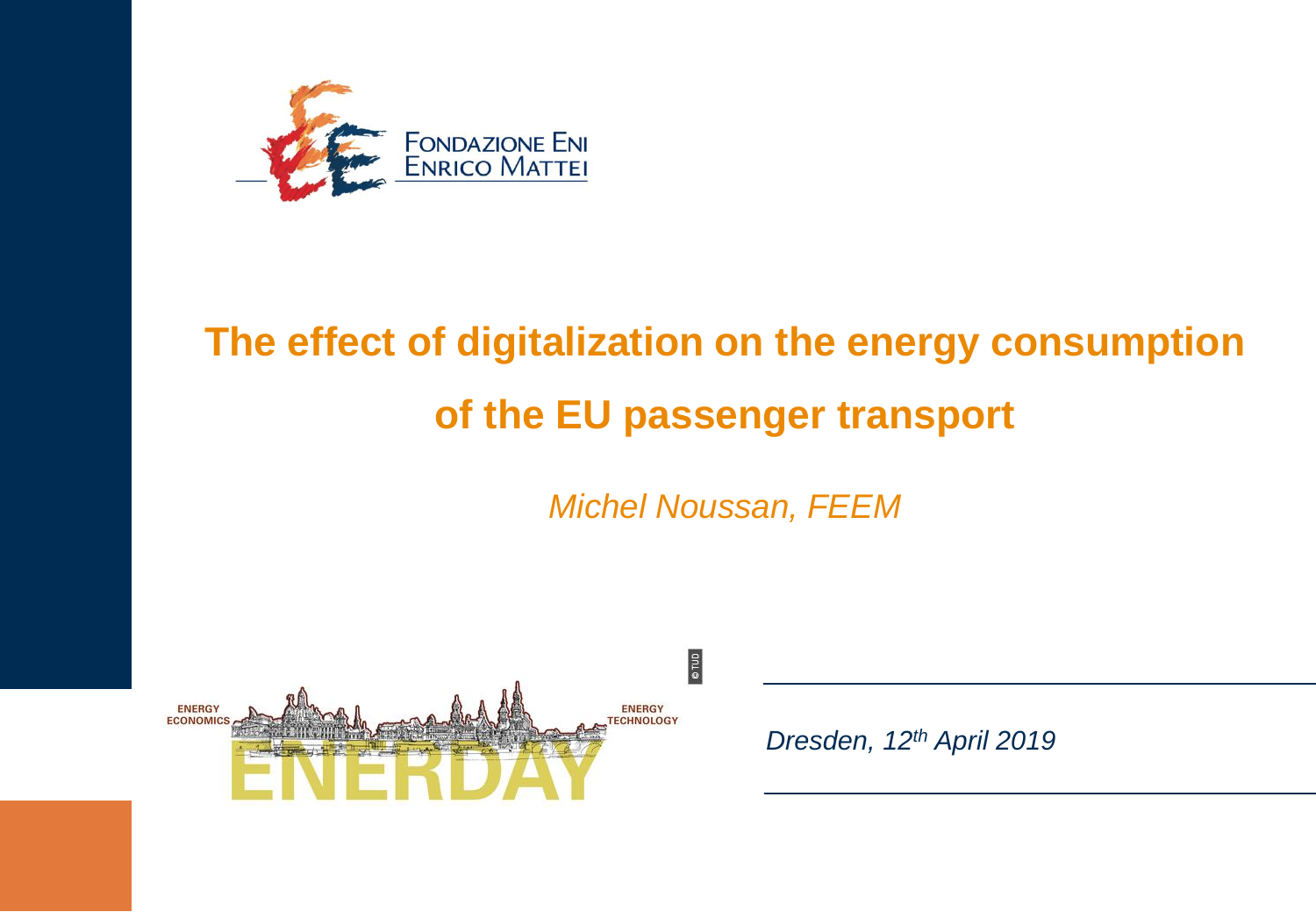### **Outline**

- 1. Introduction
- 2. Methodology
- 3. Results
- 4. Conclusions and further research

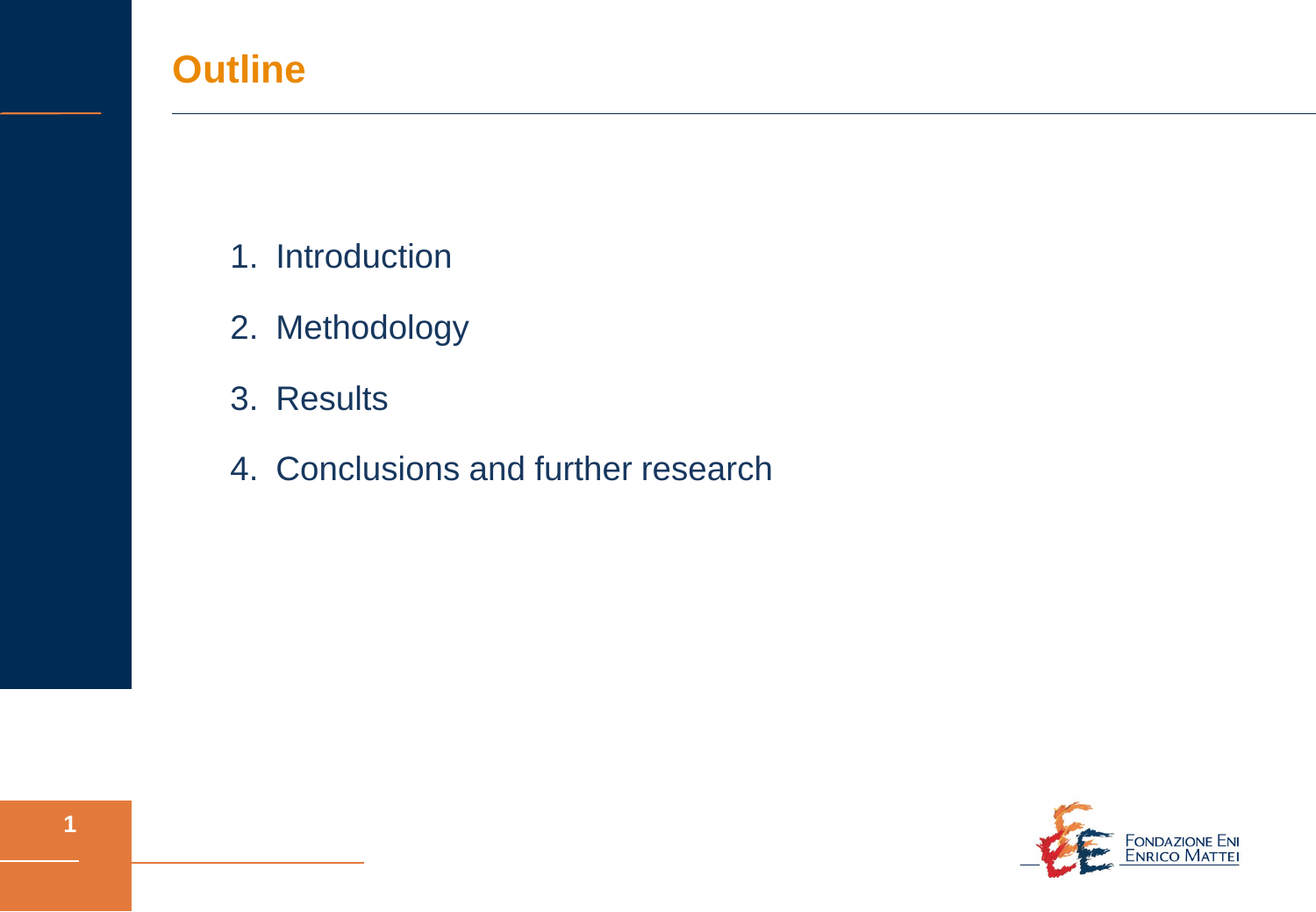#### **1. Introduction –** Research objective

**Digital technologies** may allow new mobility paradigms in cities, with disruptive solutions including:

- Mobility as a Service
- Sharing Mobility
- Autonomous Vehicles

**Other drivers** include mobility demand, vehicles' efficiency, load factors, users' behavior, decarbonization targets, etc.

The aim of this work is to define possible future scenarios to **evaluate the potential effects of digitalization trends** on the **energy consumption of passenger transport** in the European Union.

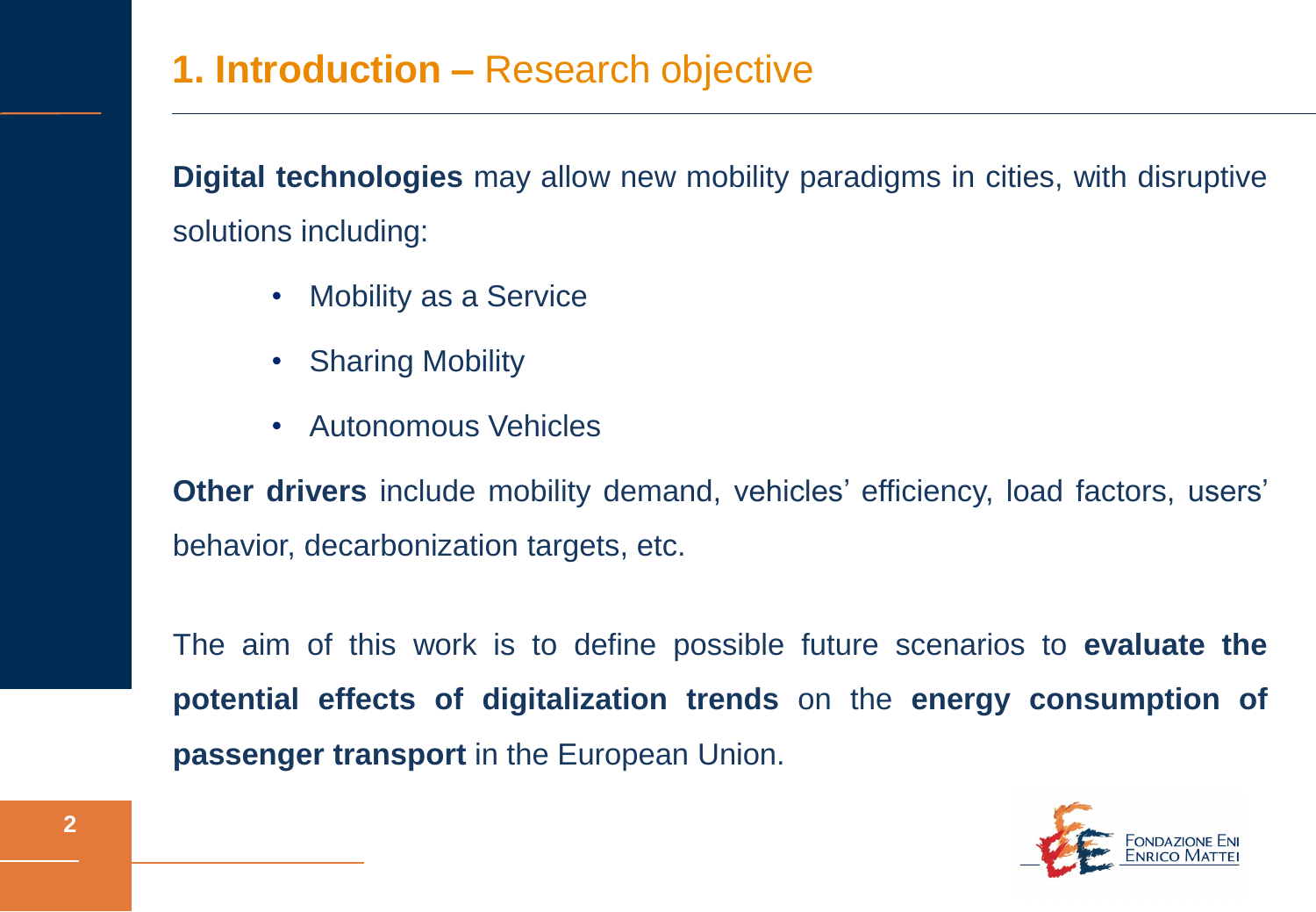Different global transportation models are available (including MoMo, MESSAGE, GCAM, Roadmap, etc.) with the aim of estimating the energy consumption and environmental impact of the transport sector.

Existing models are generally **more complex**, they are **seldom open source**, and often transport is included into a wider modelling of the entire energy system.

No specific application to analyze the effect of digital technologies has been found in the literature so far.

 Development of a dedicated simplified **top-down model** to analyze the potential effects of digitalization in the transport system.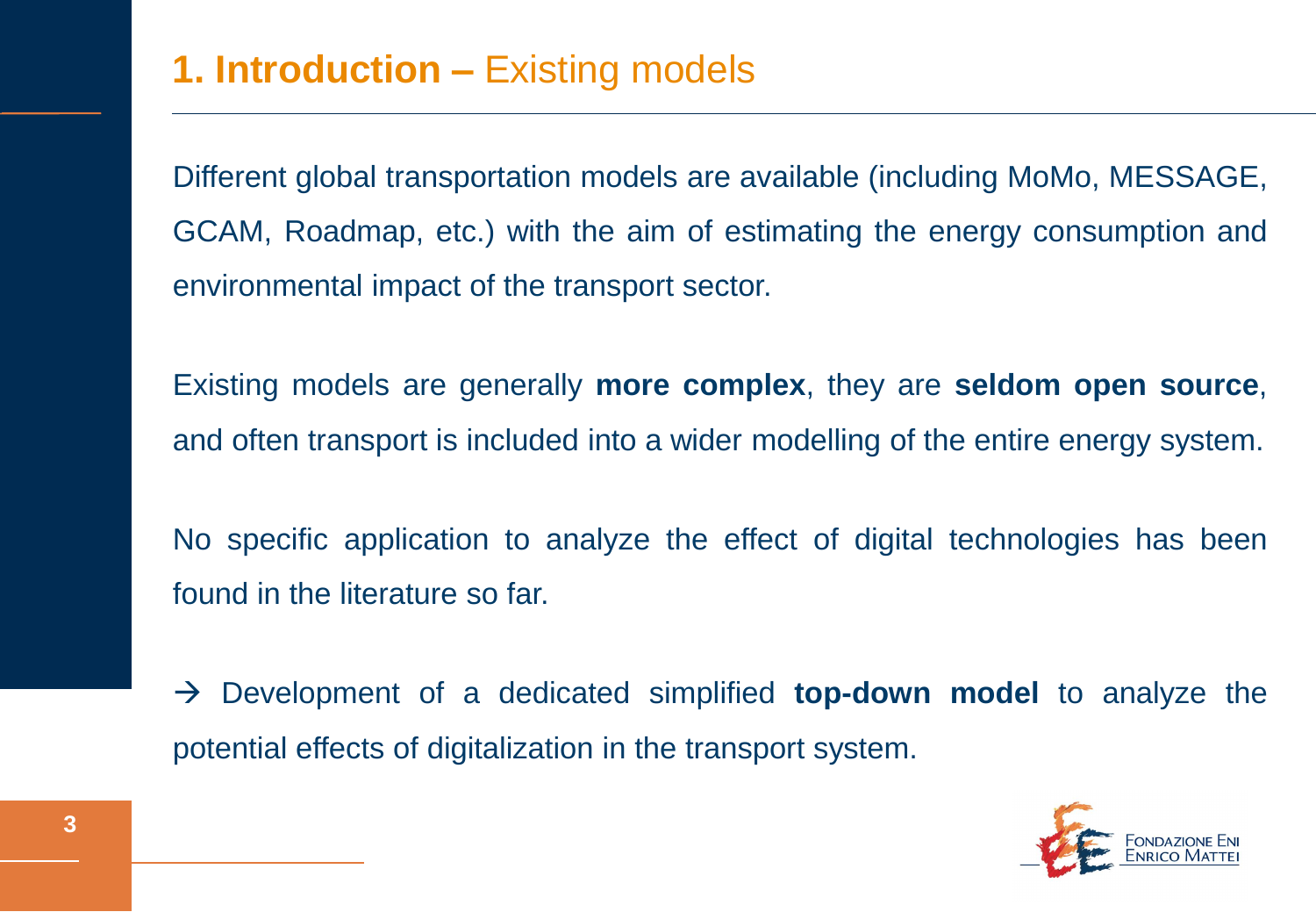#### **2. Methodology –** Model definition

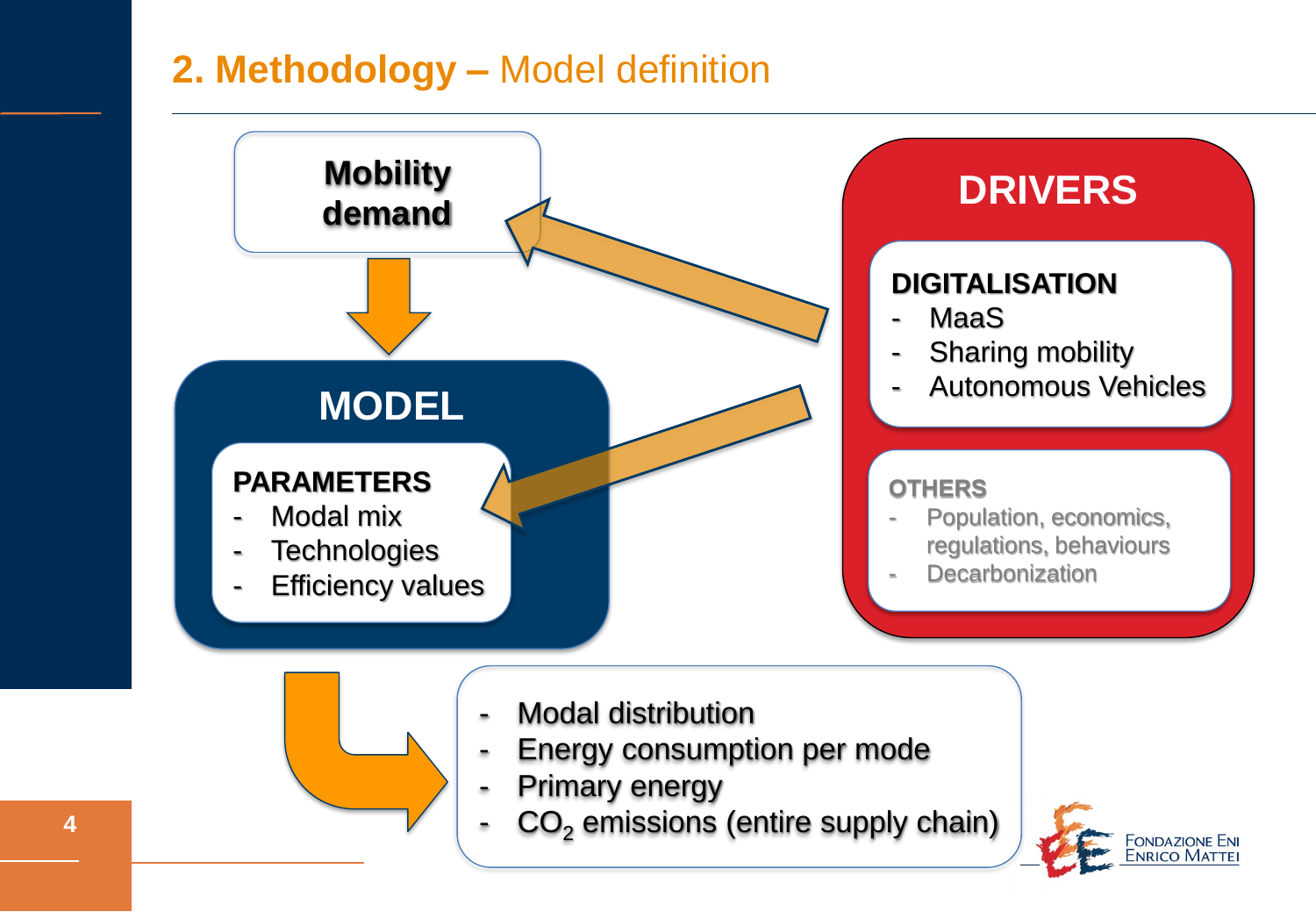#### **2. Methodology –** Data sources

**Main data sources used in this work:**

- **Mobility demand and modal shares**: EU, Eurostat.
- **Technological shares** for each mode: author's elaboration from different sources (ICCT, ACEA, Eurostat, etc.)
- Technological **parameters**: author's elaboration from different sources (MIT, etc.)
- **Primary energy and emission factors**: literature values from research papers.
- Electricity **generation mix**: Eurostat, ENTSOE.

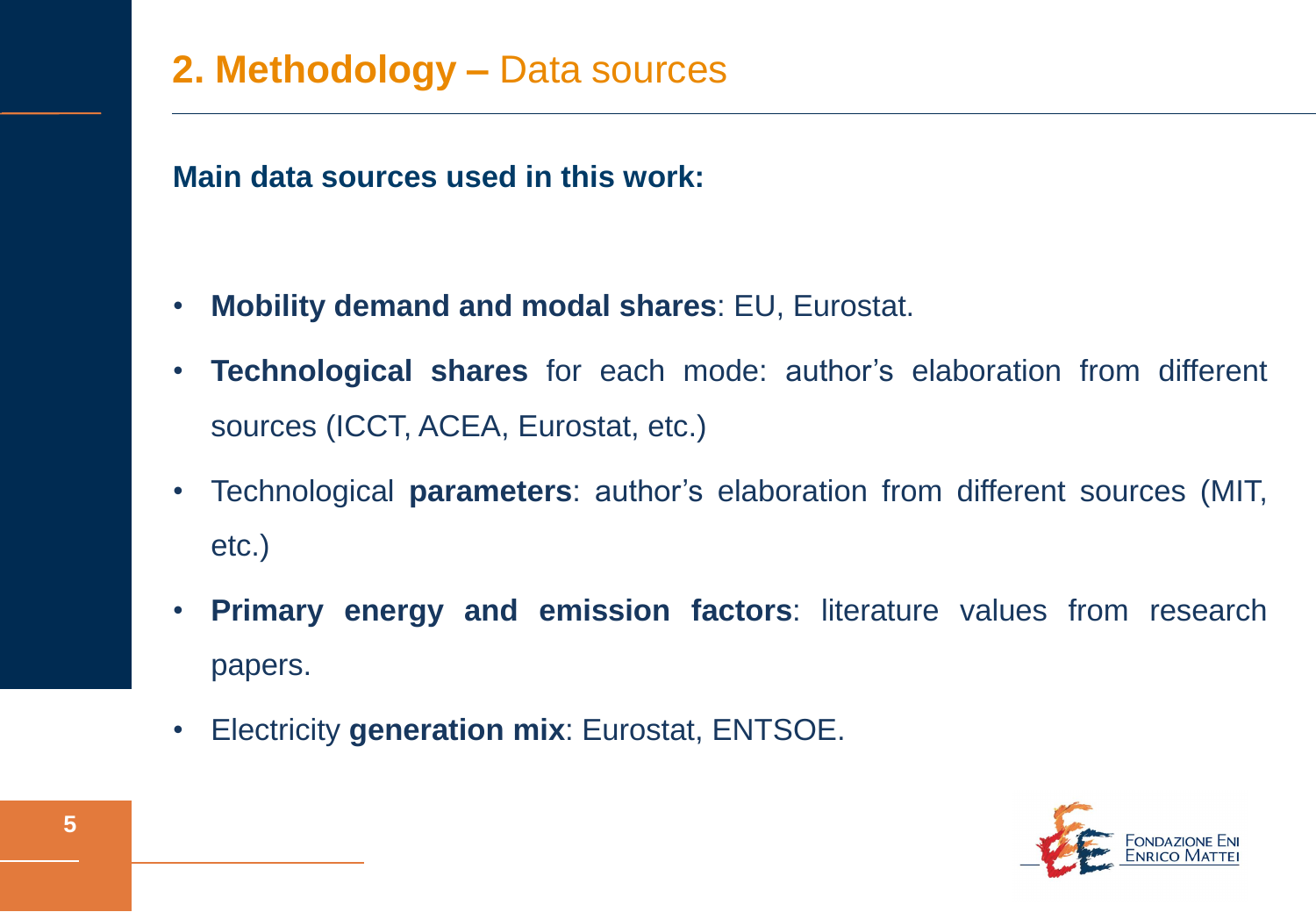#### **2. Methodology –** Historical modal share



Source: Author's elaboration on EU data (2017)

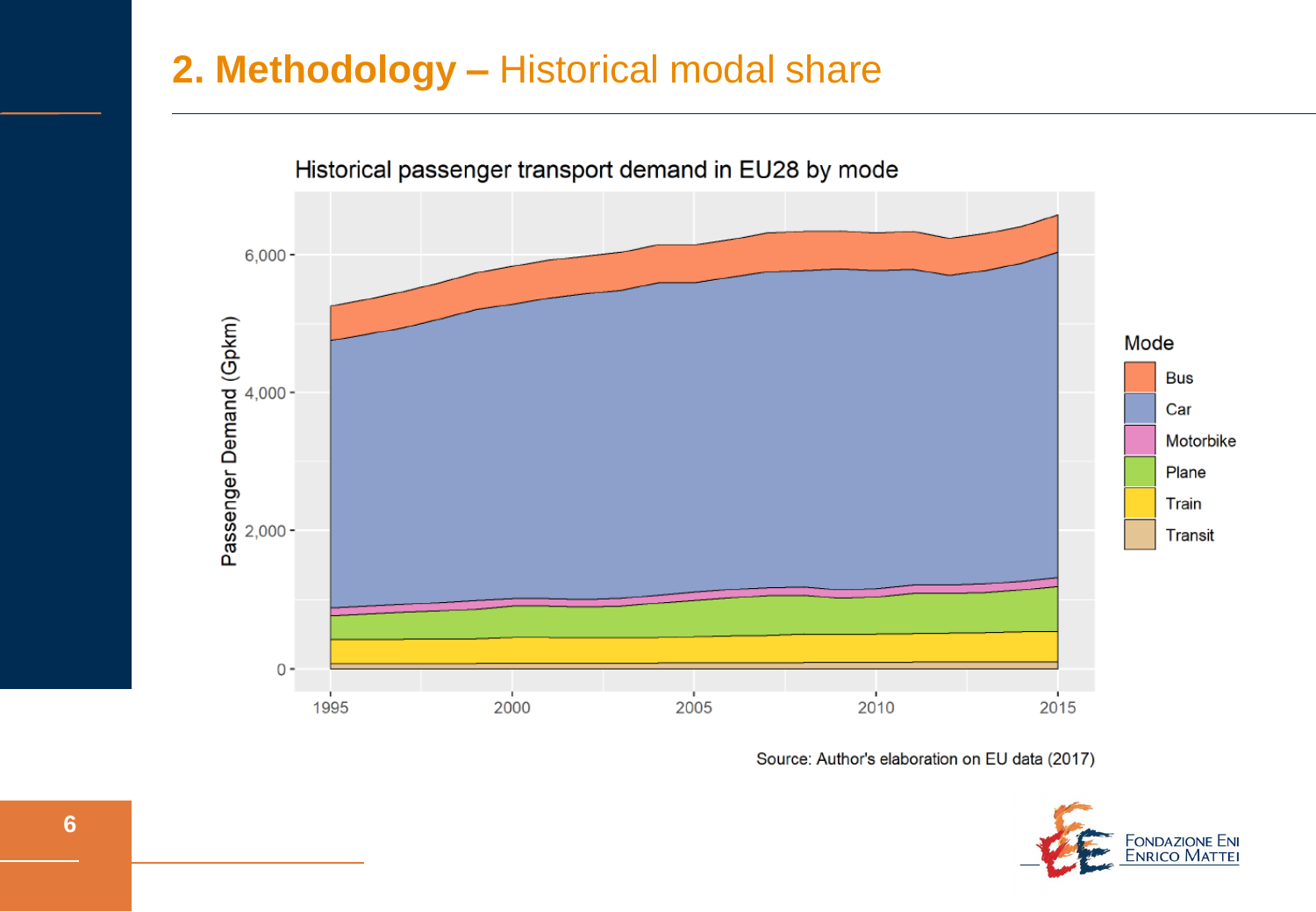#### **2. Methodology –** Hypotheses for baseline scenario

#### **Future evolution:**

- Increase of **total mobility demand** based on average historical trends and expected population evolution.
- Evolution of **modal shares** based on literature studies (increase in public transport and active modes in cities, rise in aviation, etc.).
- **Technology shares** based on a comparison of trends from various literature studies (that remain constant across scenarios).
- Expected increase in light-duty vehicles **energy efficiency** based on literature studies, author's hypotheses for other modes.
- Electricity mix evolution based on future estimation for EU power sector.

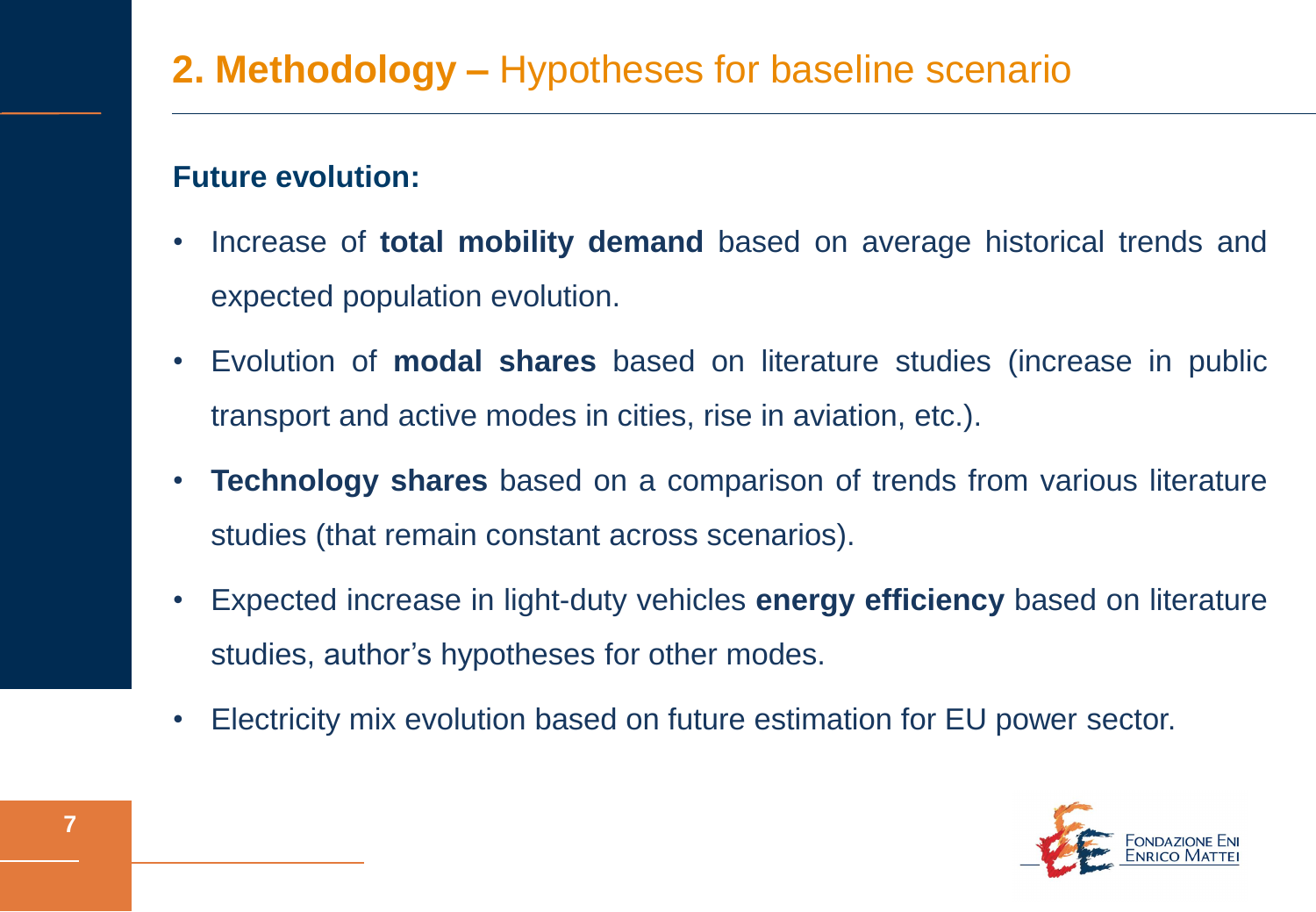#### **2. Methodology -** Scenarios

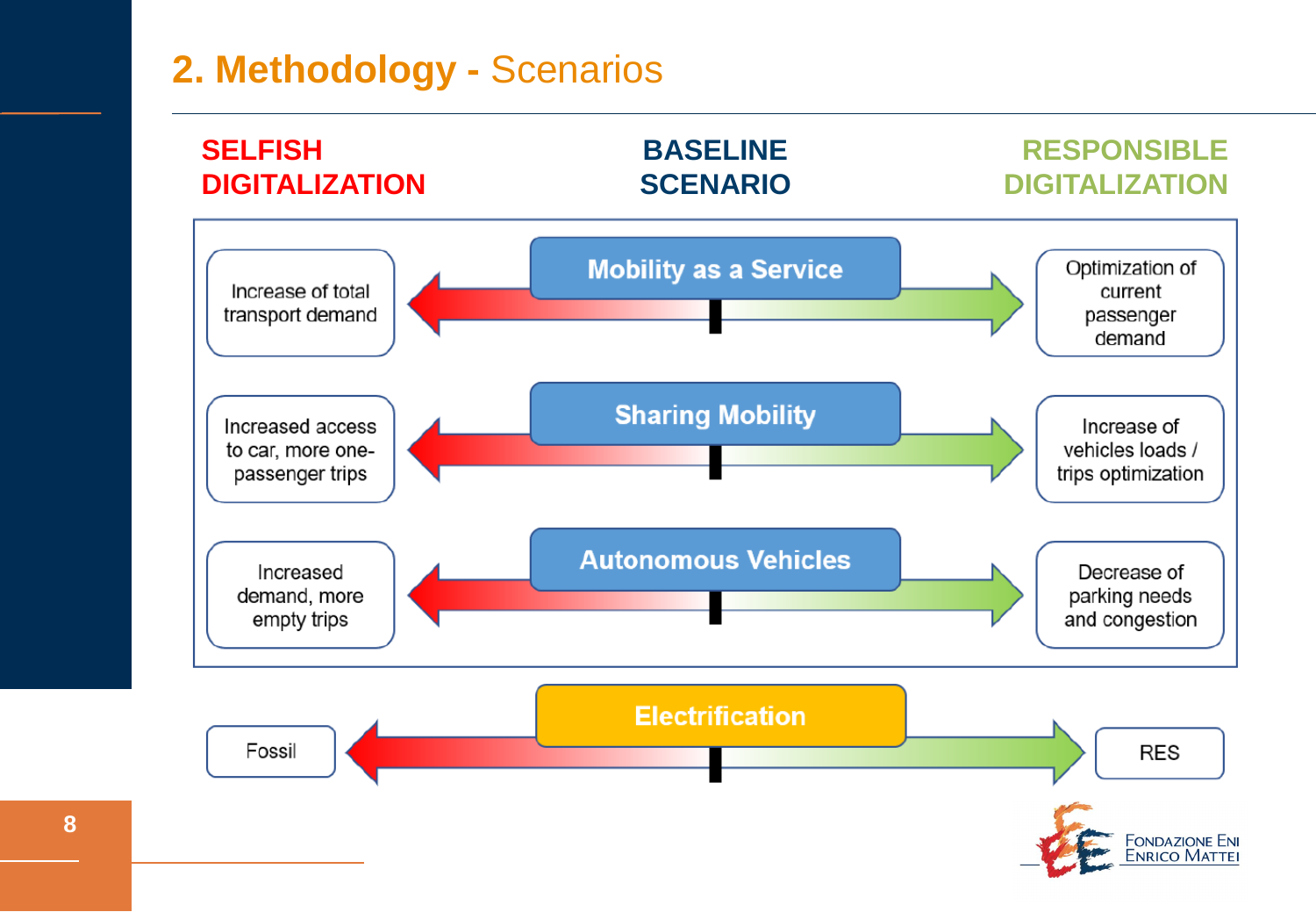#### **3. Results –** Historical trend of energy consumption



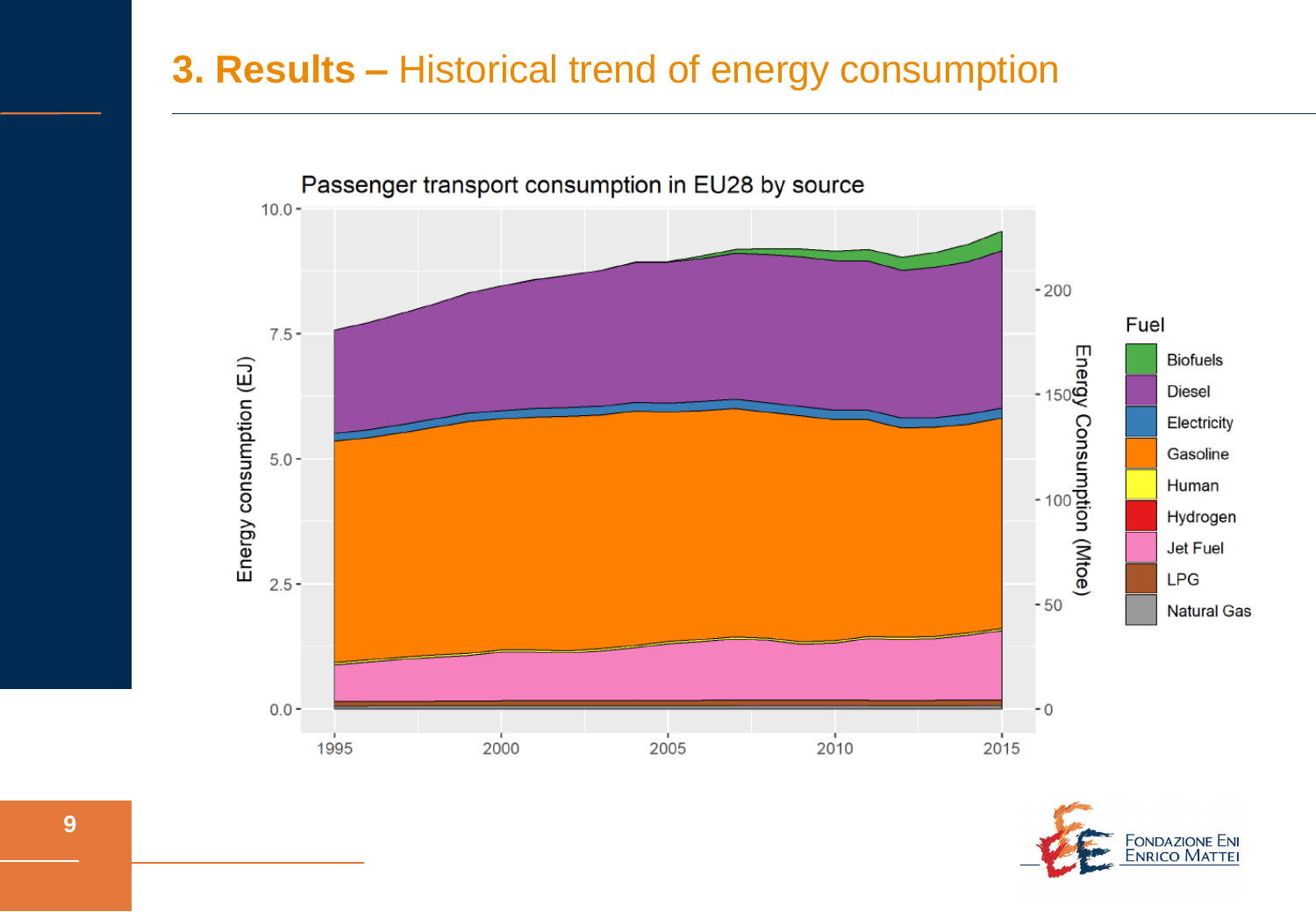#### **3. Results –** Effects on passenger demand



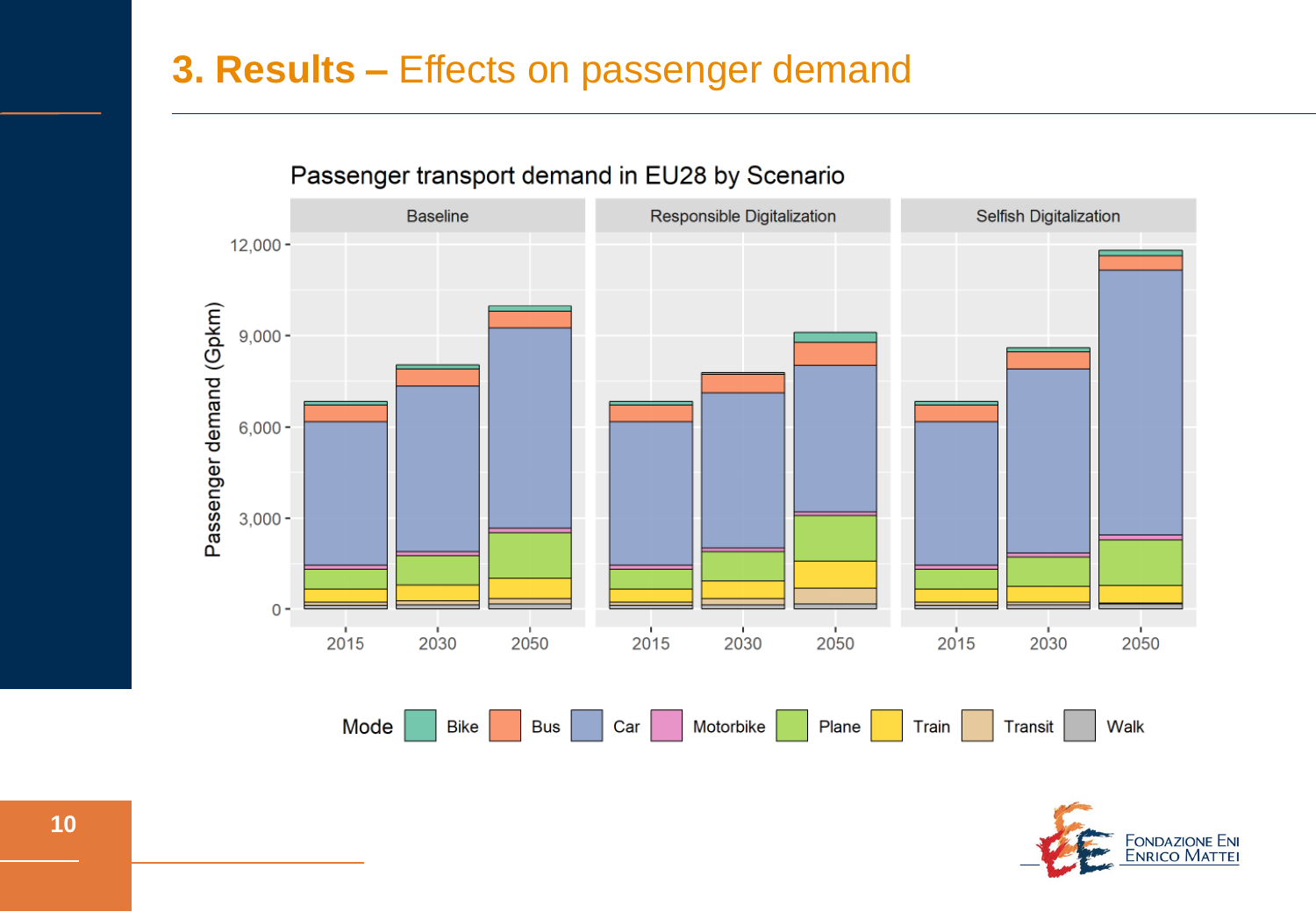#### **3. Results –** Effects on energy consumption



#### Passenger transport final consumption in EU28 by Scenario

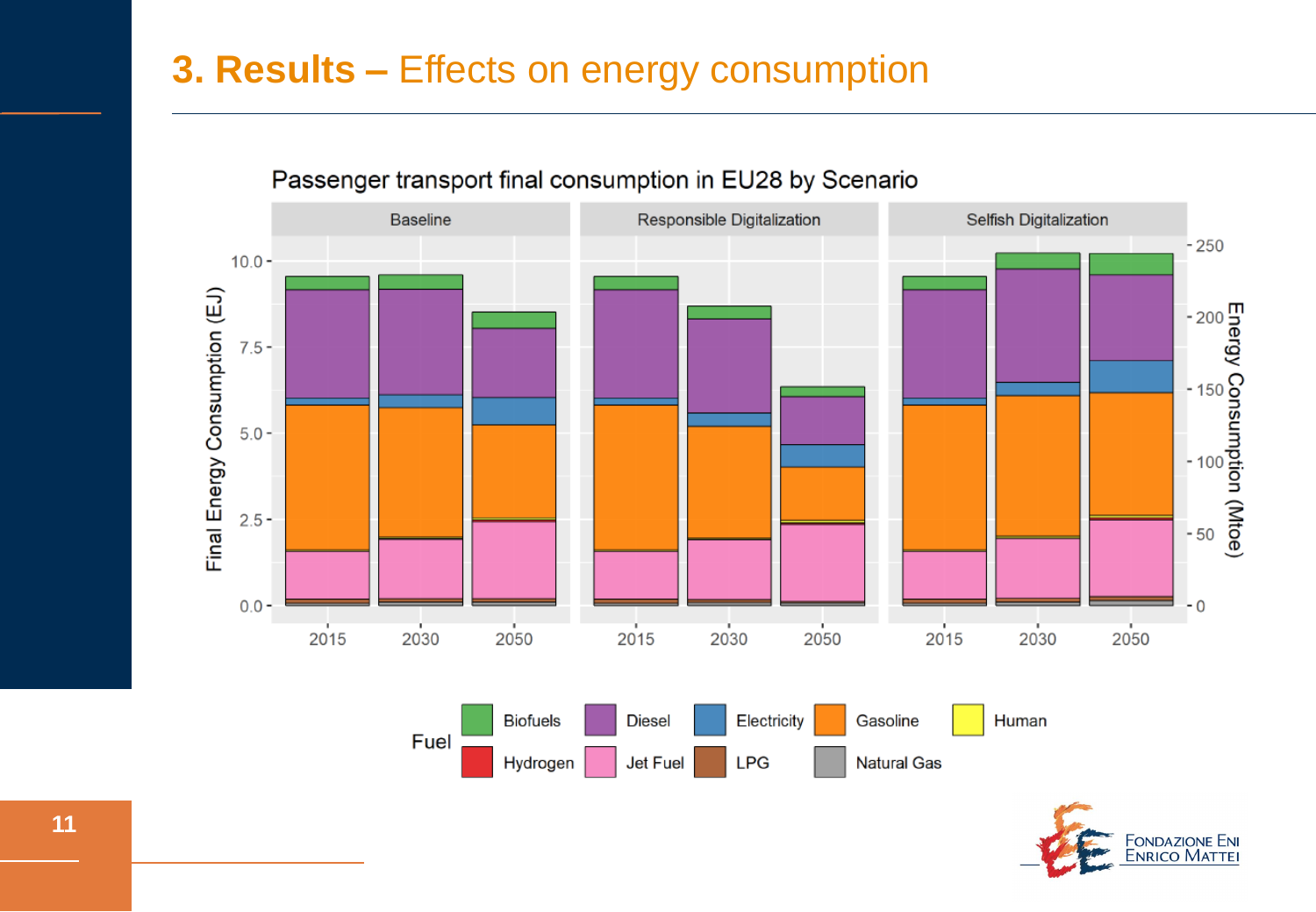#### **3. Results –** Effects on CO<sub>2</sub> emissions



#### CO<sub>2</sub> emissions for passenger transport in EU28

Fondazione En<mark>i</mark><br>Enrico Mattei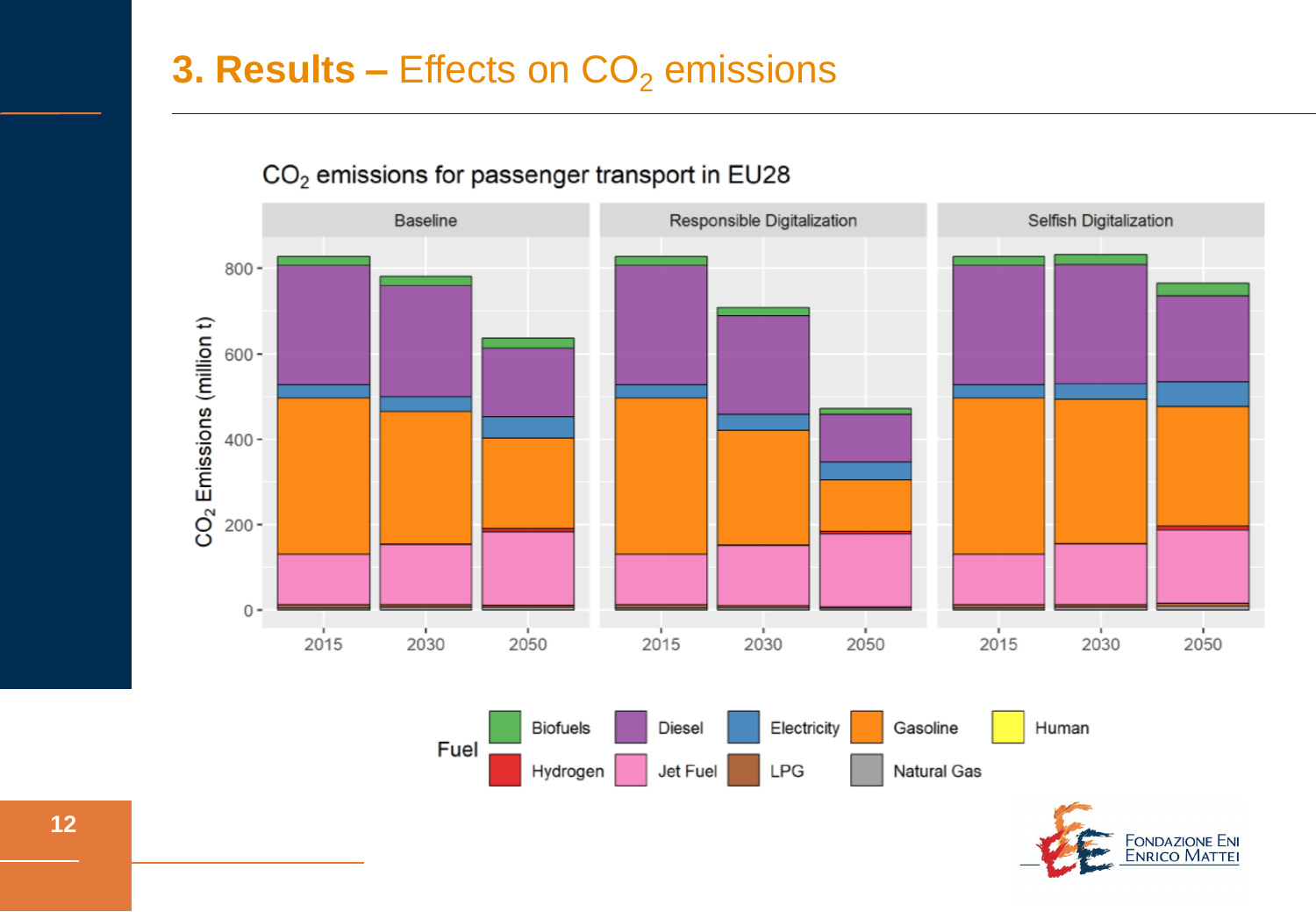#### **3. Results –** Sensitivity analysis

Other parameters that affect the scenario results: **electricity mix**, penetration of **EVs** (in light-duty vehicles), vehicle **efficiency** trends.



Results of sensitivity analysis

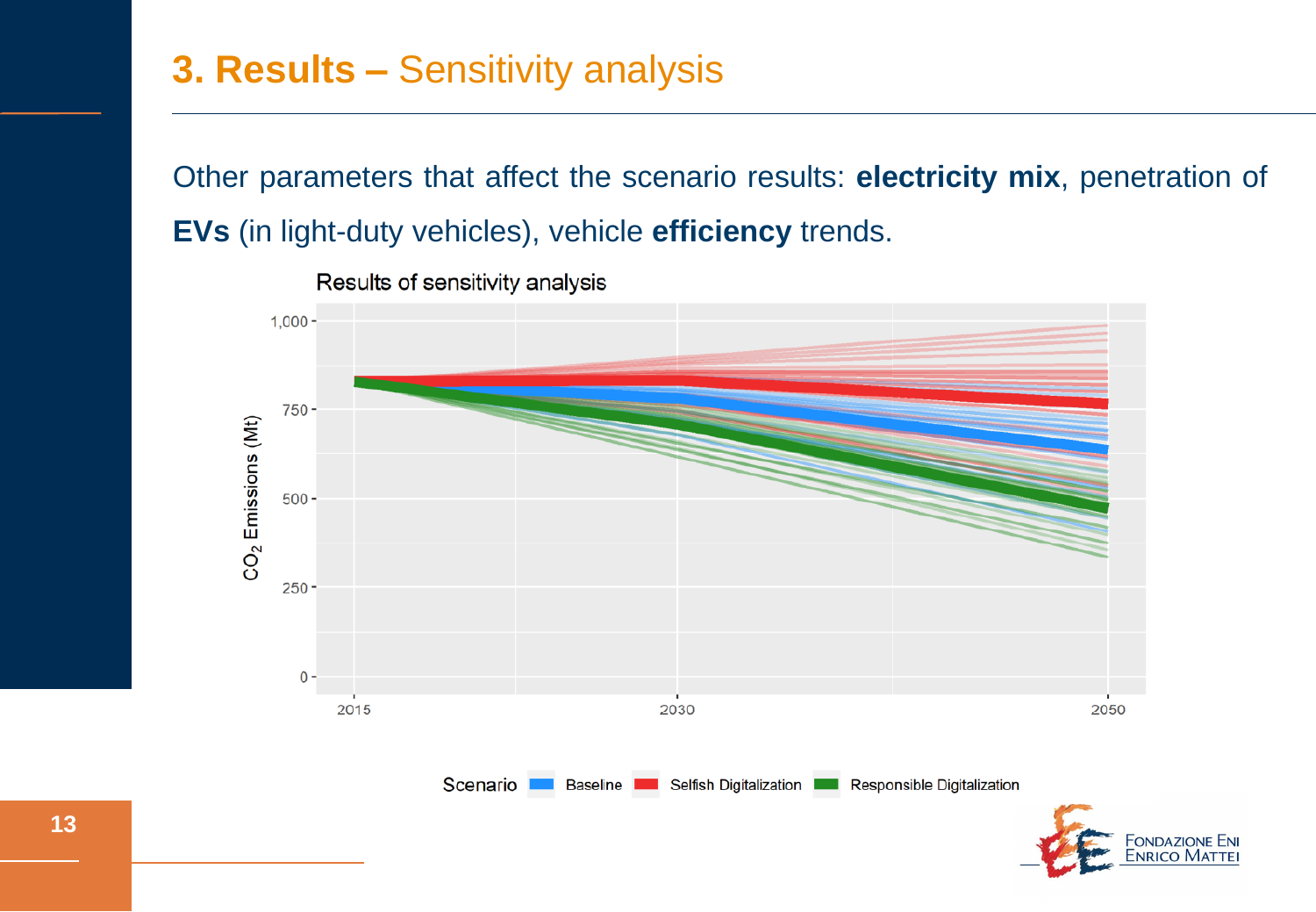## **4. Conclusions**

- **Digital technologies** may have a significant impact on passenger transport, especially in cities. Further research is needed to study all the aspects that are involved.
- Digitalization could lead to **opposite effects** when considering energy consumption and CO<sub>2</sub> emissions. Thus, proper **policy measures** are needed to limit or mitigate negative effects.
- **Other drivers** have a strong importance in the final results, including vehicles **energy efficiency**, **EVs** penetration as well as the actual **power mix**.

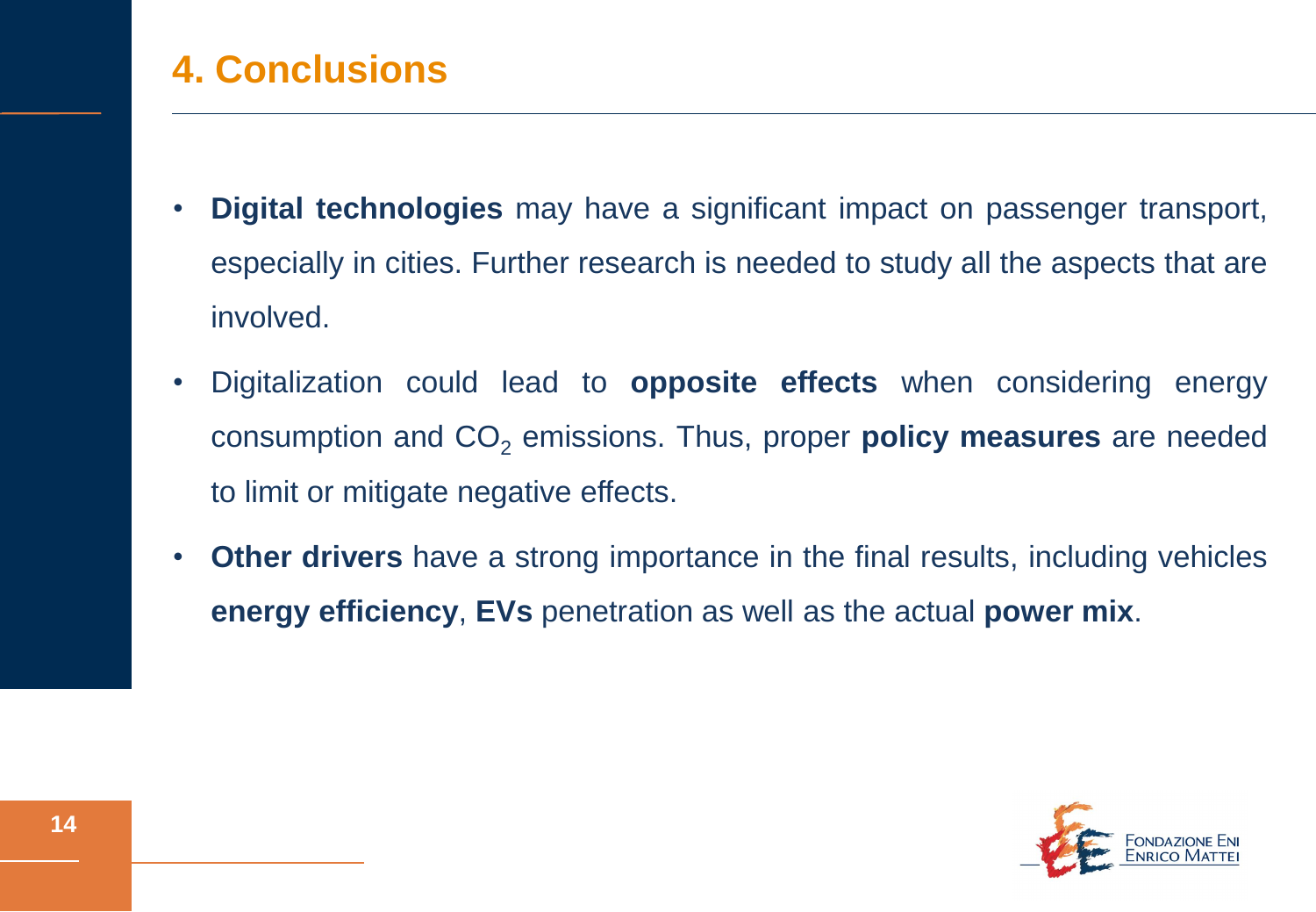#### **4. Further research**

**Further applications of this model will include:**

- Inclusion of the **freight transport** into the model, due to its expected increasing importance in future trends.
- Better definition of the demand, based on a more detailed description of additional aspects (e.g. including **urban vs motorway** demand).
- Applications to **some EU countries**, to highlight the differences of national historical trends and future mobility targets.
- Specific comparison of **alternative decarbonization options** to evaluate the synergies with digitalization.